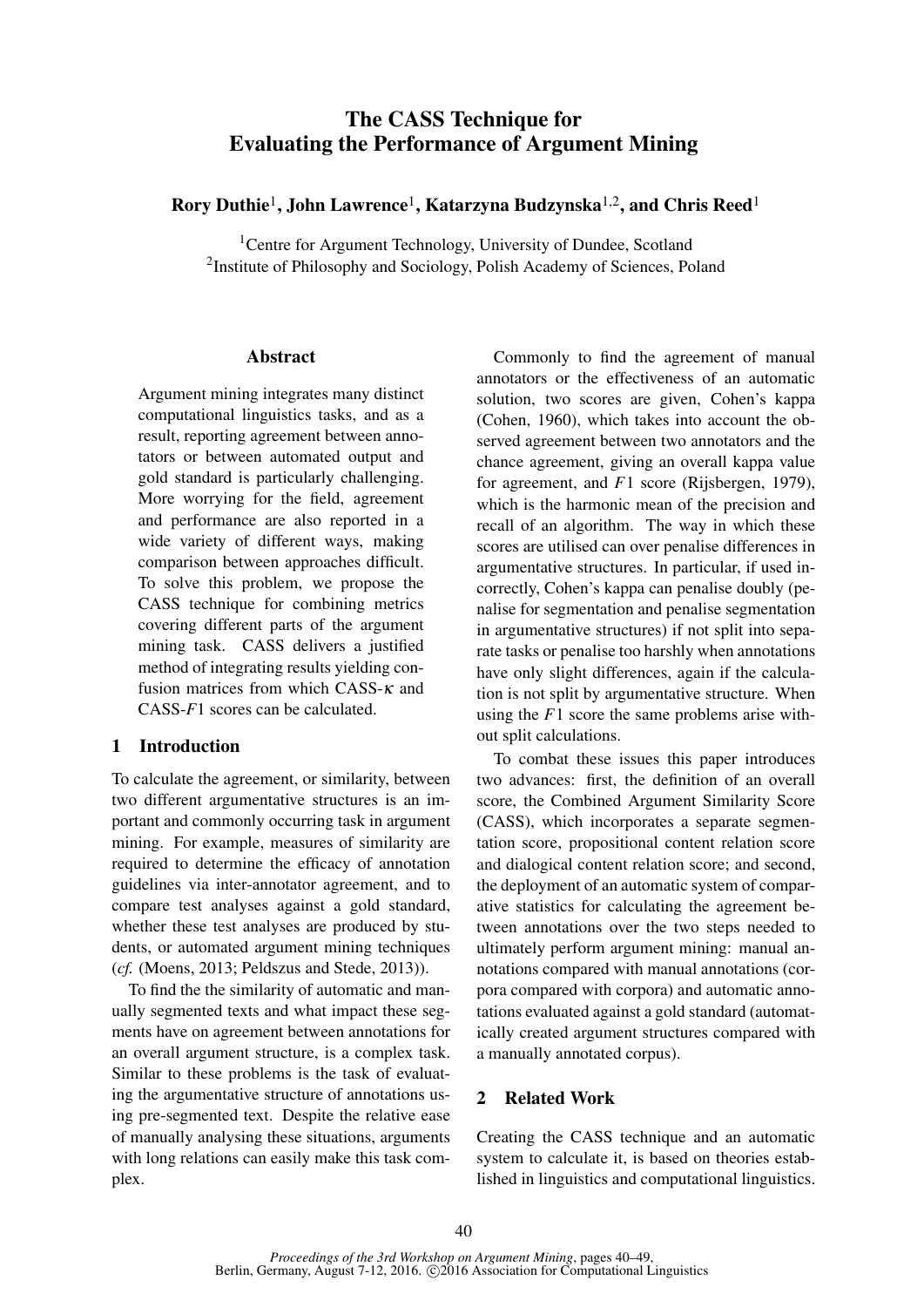In (Afantenos et al., 2012), a discourse graph is considered and split into discourse units and relations, to calculate agreement using *F*1 score. This gives what is described as a "brutal estimation" which gives an underestimation of the agreement. To combat this it is suggested that reasoning over the structures is needed.

In (Artstein and Poesio, 2008) a survey is given of agreement values in computational linguistics. Different measures of the statistics both Cohen's kappa and Krippendorff's alpha (Krippendorff, 2007) along with other variations are considered for different tasks. On the task of segmentation, it is noted that kappa in any form does not account for near misses (where a boundary missed by a word or two words) and that instead other measures (see Section 4) should be considered. On the topic of relations and discourse entities, again kappa in its various forms and alpha are considered. For both relations and discourse entities the kappa score is low overall because partial agreement is not considered. Instead the idea of a partial agreement coefficient is introduced as being applicable.

In (Habernal and Gurevych, 2016), Krippendorff's unitized alpha  $(\alpha_U)$  is proposed as an evaluation method, to take into account both labels and boundaries of segments by reducing the task to a token level. The  $\alpha_U$  is calculated over a continuous series of documents removing the need for averaging on a document level, but is dependent on the ordering of documents where the error rate of ordering is low.

Finally, in (Kirschner et al., 2015) methods for calculating inter-annotator agreement are specified: adapted percentage agreement (APA), weighted average and a graph based technique (see also Section 3.2).

APA takes the total number of agreed annotations and divides it by the total number of annotations, on a sentence level of argument but not corrected for chance. Chance is taken into account, when performing the weighted average. A weight is provided for the distance between related propositions when the distance is not greater than six. Meaning any relation with a distance greater than six is discounted. This is justified with only 5% of relations having a distance greater than two. Chance is accounted for by using this weighted average for multi-annotator kappa and *F*1 score. Finally, a graph based approach is defined, where the

distance between nodes is taken for each annotation with each node distance as a fraction. The distance is added, then multiplied by the overall number of edges giving a normalised score for both annotations, not considering the direction or types of relations or any unconnected propositions. The harmonic mean is then taken to provide the agreement between the annotations.

Results are also provided when considering relation types for weighted average and nodes with distance less than six for inter-annotator agreement on propositional content nodes for a presegmented text.

If we consider the papers submitted to the 2nd workshop on argumentation mining, we can see there is an inconsistency in the area when calculating inter-annotator agreement and overall argument mining results. To calculate the agreement between annotators, three papers used Cohen's kappa (*cf.* (Bilu et al., 2015; Carstens and Toni, 2015; Sobhani et al., 2015)), three papers used inter-annotator agreement as a percentage (*cf.* (Green, 2015; Nguyen and Litman, 2015; Kiesel et al., 2015)), two used precision and recall (*cf.* (Sardianos et al., 2015; Oraby et al., 2015)) and three others used different methods (*cf.* (Kirschner et al., 2015; Yanase et al., 2015; Reisert et al., 2015)). To calculate the results of argument mining, four papers used accuracy (*cf.* (Bilu et al., 2015; Kiesel et al., 2015; Nguyen and Litman, 2015; Yanase et al., 2015)) and five papers used precision, recall and *F*1 score (*cf.* (Lawrence and Reed, 2015; Sobhani et al., 2015; Park et al., 2015; Nguyen and Litman, 2015; Peldszus and Stede, 2015)) with one paper using a macro-averaged *F*1. What is required in the area of argument mining is a coherent model to give results for both annotator agreement but also the results of argument mining.

In the area of text summarization, Recall-Oriented Understudy for Gisting Evaluation (ROUGE) (Lin, 2004) was created exactly for the purpose of having a coherent measure to allow systems in the Document Understanding Conference (DUC) to be evaluated. In creating the CASS technique we aim to emulate ROUGE, and provide consistency in the area of argument mining.

# 3 Foundation

# 3.1 Representing Argument

Arguments in argument mining can be represented in many forms which is particularly important for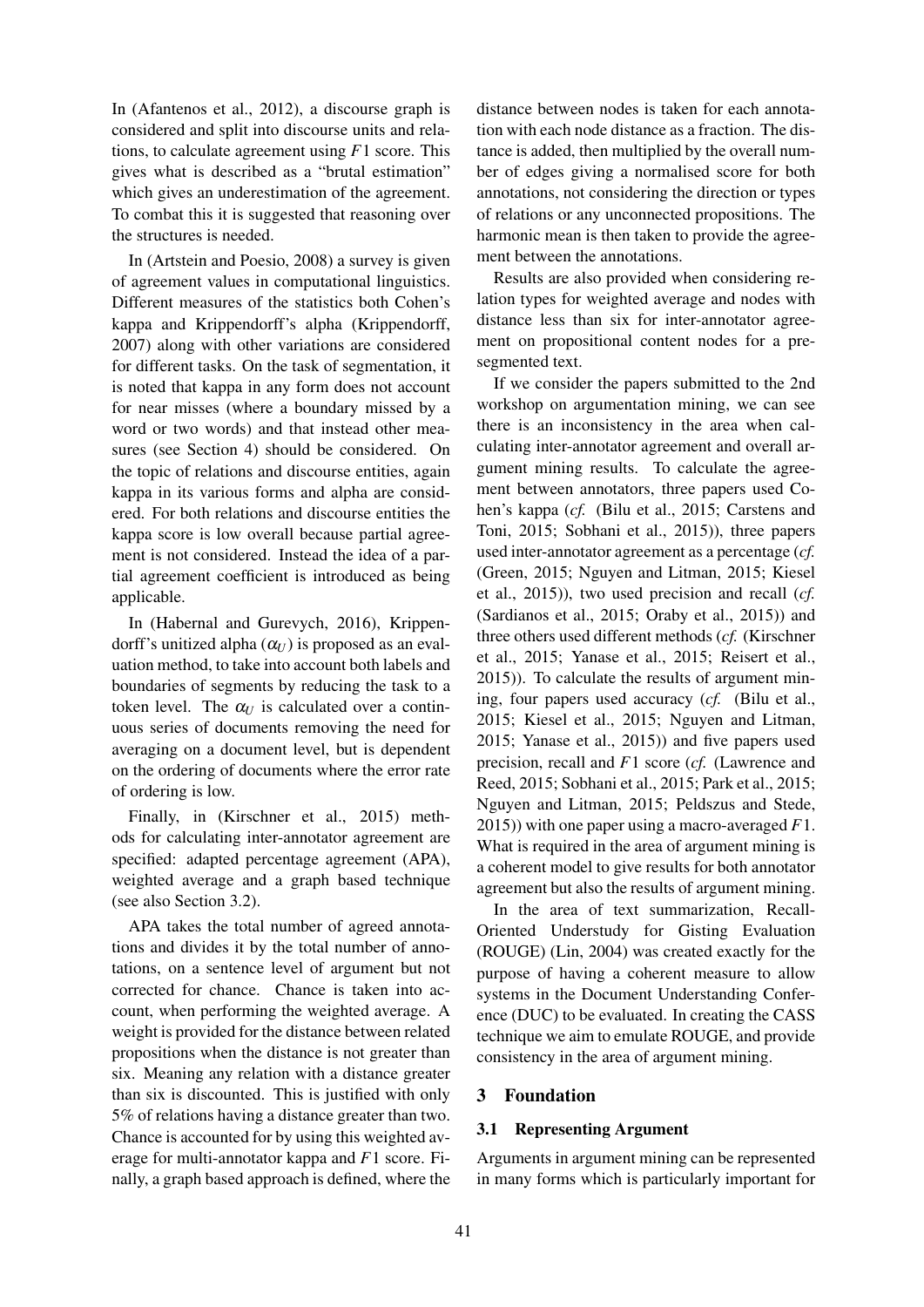the development of the CASS technique, as this score must be applicable to different ways of representing argument.

Scheme for Argumentative Microtexts. In (Peldszus and Stede, 2013) an annotation scheme was defined which was incorporated in a corpus of 122 argumentative microtexts (Peldszus and Stede, 2015). In this annotation scheme an argument is defined as a non-empty premise, that is a premise which holds some form of relation which supports a conclusion. Graphically this is represented by proposition nodes and support relations, with support relations represented as an arrow between the node and its conclusion.

The scheme defined builds on and extends the work of (Freeman, 2011). Support relations are defined in the most basic way, as an argument in the form of premise and conclusion. This accompanied by attack relations where rebutting is defined for when an argument is attacked directly and undercutting when a premise is attacked. Counter attacks then allow rebuttals of an attack support, the undercutting of an attack support and a counter consideration argument. Each microtext is pre-segmented to avoid bias from annotators segmenting text in their own style, with rules defined in the scheme which allow annotators to change the segmentation.

Internet Argument Corpus (IAC). Argument data is also represented use quote-response pairs (QR pairs) in the IAC (Walker et al., 2012). The IAC provides 390,704 individual posts automatically extracted from an Internet forum. Each post is related to a response which is provided through a tree structure of all the posts on the forum.

QR pairs work with a pre-defined segmentation which can allow annotators to identify relations between a quote (post) and a response. Relations can be on a number of levels with the most basic of these, agree and disagree, to the more complex, sarcasm where an annotator decides if a response is of sarcastic manner using their own intuition where a formal definition or annotation is near impossible without being present during the vocalisation of the point.

Argument Interchange Format (AIF). Argument data can also be represented according to the AIF (Chesñevar et al., 2006) implemented in the AIFdb<sup>1</sup> database (Lawrence et al., 2012). The

AIF was developed as a means of describing argument networks that would provide a flexible, yet semantically rich, specification of argumentation structures. Central to the AIF core ontology are two types of nodes: Information- (I-) nodes (propositional contents) and Scheme (S-) nodes (relations between contents). I-nodes represent propositional information contained in an argument, such as a conclusion, premise etc. A subset of I-nodes refers to propositional reports specifically about discourse events: these are L-nodes (locutions).

S-nodes capture the application of *schemes* of three categories: argumentative, illocutionary and dialogical. Amongst argumentative patterns there are inferences or reasoning (RA-nodes), conflict (CA-nodes) and rephrase (MA-nodes). Dialogical transitions (TA-nodes) are schemes of interaction or protocol of a given dialogue game which determine possible relations between locutions. Illocutionary schemes are patterns of communicative intentions which speakers use to introduce propositional contents.<sup>2</sup> Illocutionary connections (YA-nodes) can be either anchored (associated, assigned) in locutions or in transitions. In the first case (see e.g. asserting, challenging, questioning), the locution provides enough information to reconstruct illocutionary force and content. Illocutionary connections are anchored in a transition when we need to know what a locution is a response to and to understand an illocution or its content. AIFdb Corpora allows for operation with either an individual NodeSet, or any grouping of NodeSets captured in a corpus. By integrating closely with the OVA+ (Online Visualisation of Argument) analysis tool (Janier et al., 2014), AIFdb Corpora allows for the rapid creation of large corpora compliant with AIF.

AIFdb provides the largest publicly available dataset comprising multiple corpora of analysed argumentation; and in addition AIF works as an interlingua facilitating translation from other representation languages with both the IAC and Microtext corpora in AIF format, for example. For both of these reasons, we have used AIF for our examples here (although the CASS technique itself is largely independent of annotation scheme).

<sup>1</sup> http://www.aifdb.org

<sup>&</sup>lt;sup>2</sup>Illocutionary schemes are based on illocutionary forces defined in (Searle, 1969; Searle and Vanderveken, 1985).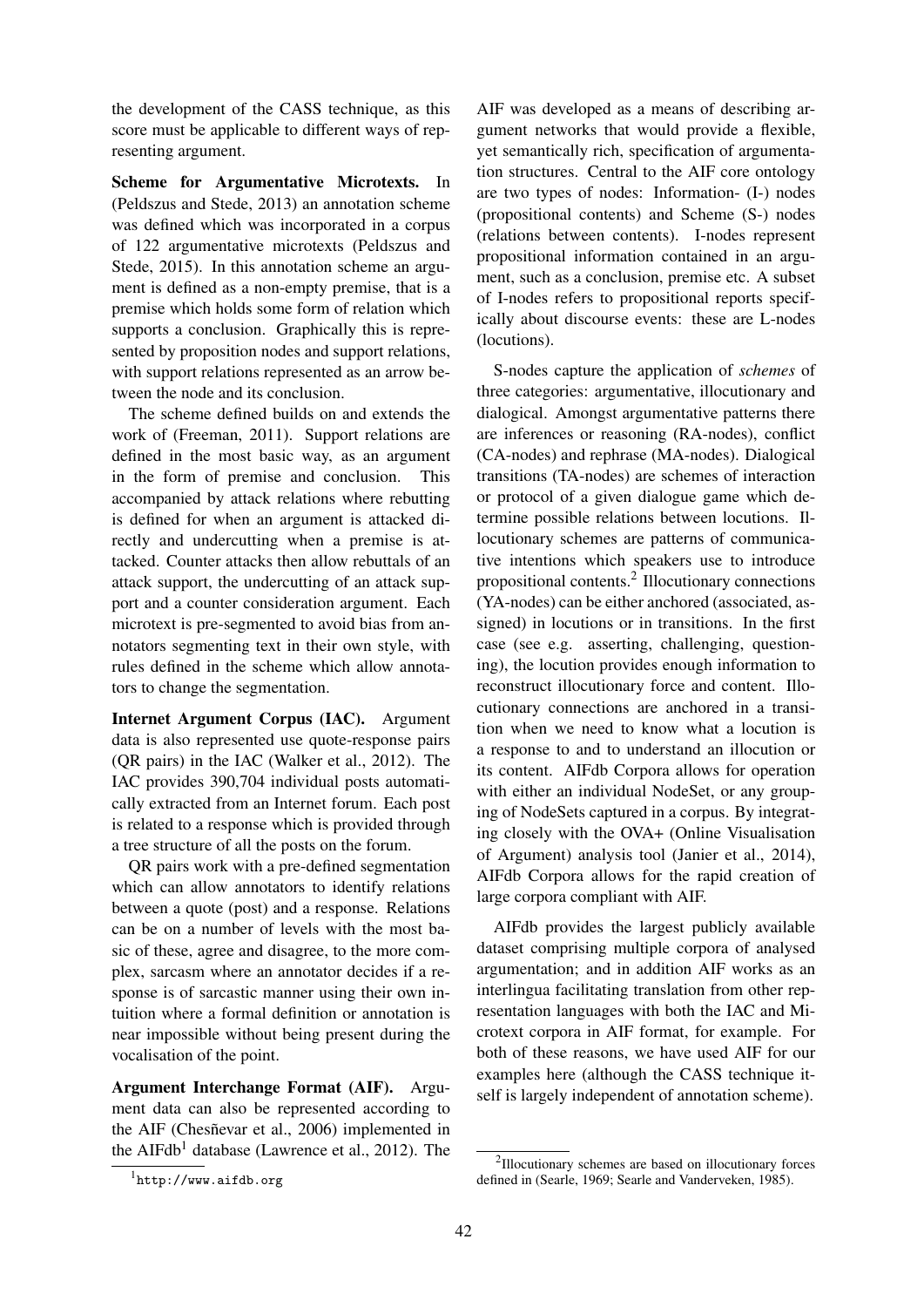

Figure 1: Segmentation boundaries and mass for first and second annotators.

#### 3.2 Comparing Analysis

Calculating the inter-annotator agreement of manual analysis, can be problematic when using traditional methods such as Cohen's kappa. In (Kirschner et al., 2015, p.3), the authors highlight this challenge: "as soon as the annotation of one entity depends on the annotation of another entity, or some entities have a higher overall probability for a specific annotation than others, the measures may yield misleadingly high or low values. (...) Therefore, many researchers still report raw percentage agreement without chance correction."

In the comparative statistics module we look to extend the solution in (Kirschner et al., 2015) in seven ways, by: (i) Calculating the segmentation differences between two annotations; (ii) Calculating propositional content relations using confusion matrices, accounting for all the nodes within an argument map and accounting for a differing segmentation; (iii) Calculating dialogical content relations (if they are contained in an argument map) using confusion matrices, accounting for all the nodes within an argument map and accounting for a differing segmentation; (iv) Defining the CASS technique to allow calculation scores to be combined; (v) Allowing the use of any metric for the CASS technique, which uses a confusion matrix, to give consistency to the area of argument mining; (vi) Providing results for not just inter-annotator agreement, but also, the comparison of manually annotated corpora against corpora automatically created by argument mining; (vii) Allowing the comparison of analysis given in different annotation schemes but migrated to AIF (e.g. compare text annotated in IAC to the annotation scheme from the Microtext corpus).

#### 4 Comparative Statistics: Segmentation

Comparative statistics can provide for a number of cases with two main motivations: evaluation of automatic annotations against manual gold standards, and comparison of multiple manual annotations. The calculation is given between two separate annotations<sup>3</sup>  $A_1$  and  $A_2$  available in two separate corpora in AIFdb.

To account for a differing segmentation which does not doubly penalise the argument structure, the agreement calculation involves smaller subcalculations which can give an overview of the full agreement between annotators. Segmentation agreement considers the number of possible segments on which two annotators agree. A segmentation which differs between annotations can have a substantial effect on argument structure, such as the assignment of relations between proposition. An example is provided in Figure 1where segmentation is given for a first annotator  $(S_1)$  and a second annotator  $(S_2)$ . In this case the two annotations give segments which resemble very similar mass(the number of words in a segment), however, more boundaries are placed in  $S_2$  when compared to  $S_1$  with a difference in granularity and a boundary misplaced by a word.

Three techniques are provided to tackle this problem with each recognising that a near miss (two segments that differ by a small margin, e.g. a word) should not be as heavily penalised as a full miss on the placement of segment boundaries. Performing the same calculation with *F*1 score or Cohen's kappa would result in a heavily penalised segmentation.

The  $P_k$  statistic (Beeferman et al., 1999), involves sliding a window of length *k* (where *k* is half the average segment size) over the segmented text. For each position of the window, the words at each end of the window are taken and the segment in which they lie is considered.

The WindowDiff statistic (Pevzner and Hearst, 2002), takes into account situations in which *P<sup>k</sup>* fails. In  $P_k$  false negatives are penalised more than false positives, thus the agreement value could be unfair. The WindowDiff statistic remedies this by taking into account the number of reference boundaries and comparing this to the number of hypothesised boundaries.

The segmentation similarity statistic (*S*)(Fournier and Inkpen, 2012), again takes into account perceived failings of the  $P_k$  and WindowDiff statistics. Where both WindowDiff and  $P_k$  use fixed sized windows, which can adversely

<sup>3</sup>Throughout this paper *A* is used to denote annotation, *l* denotes a locution, *p* a propositional content node, *ta* a tran-

sition node and *ra* a propositional content relation.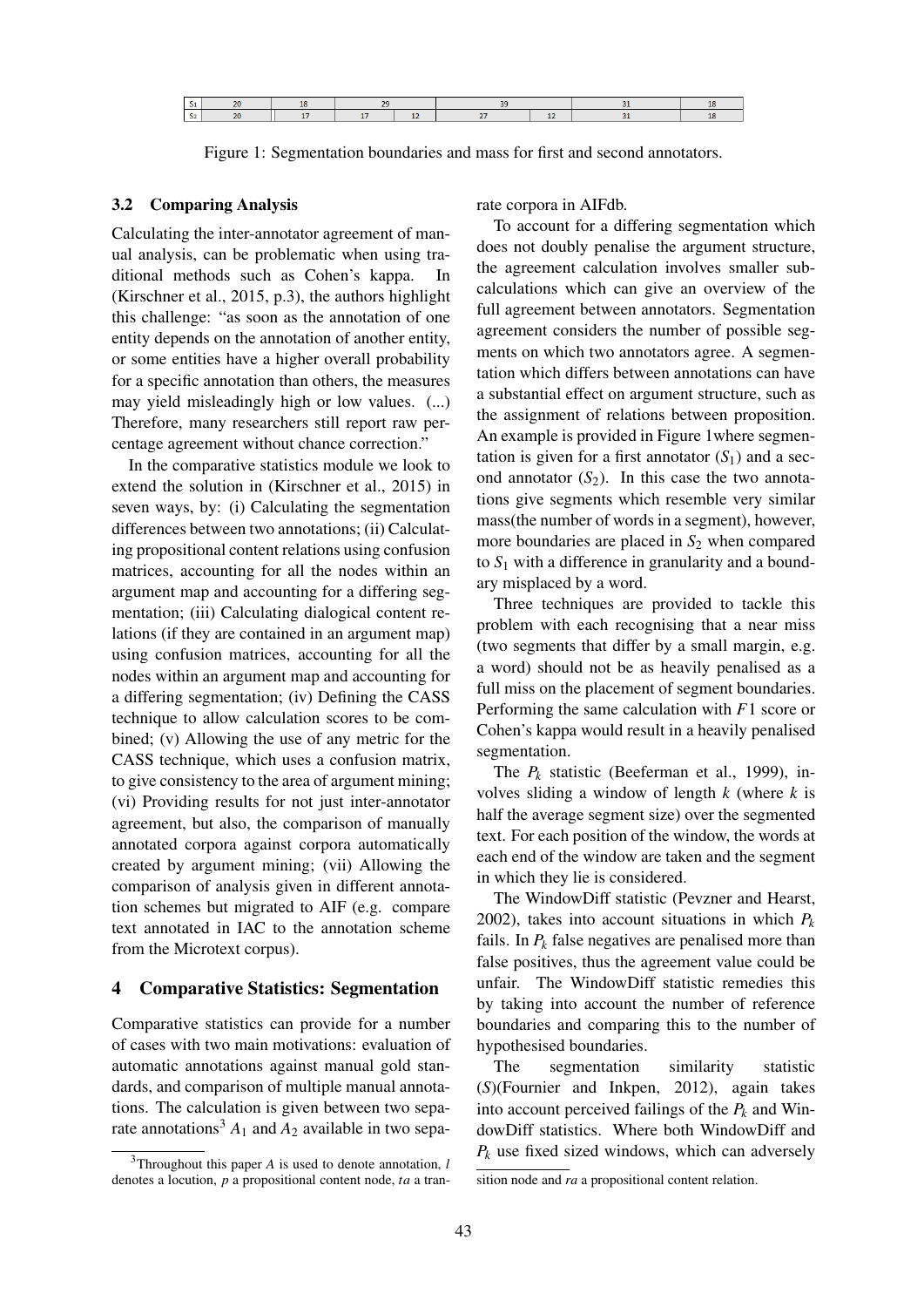

Figure 2: Propositional Content Relations for an annotation from AIFdb with first and second annotators.<sup>4</sup>

affect the outcome of an agreement calculation, *S* proposes that a minimum edit distance, scaled to the overall segmentation size, is considered. This edit distance allows near misses to be penalised but not to the same degree as a full miss.

# 5 Comparative Statistics: Propositional Relations

To compare relations it is important to calculate the agreement between each of the individual items which are annotated within an argument analysis. By providing calculations for individual items in an annotation we take into account that segmentation's may differ but do not penalise on this basis.

In the case of analysis with a differing segmentation, we use a guaranteed matching formula. This formula makes use of the Levenshtein distance (Levenshtein, 1966), where each locution or proposition in an annotation is compared with every locution or proposition in a second annotation. The Levenshtein distance for each comparison is taken and normalised, this is extended by using the position of words within the annotations taken from the original text. The position of words in the original text is important to correctly match propositions and locutions and therefore a proposition or locution which does not have matching positional words cannot be a match. In this situation the Levenshtein distance is increased (moved to zero) to account for a non-match. Each calculation taken is then stored in a matrix. The matrix is then traversed to find the smallest distance (highest value between zero and one), selecting the pair of locutions or propositions. This is continued until all nodes are matched or there are no matches which can be made, thus giving a Pareto optimal

<sup>4</sup>Numbered nodes represent propositions in the overall text and arrows represent support relations.

solution, a solution for which any match between propositions and locutions makes those individual matches consistent without making any other match worse and vice-versa.

An agreement calculation is given for all propositional content relations (support and attack relations). This calculation is based on the location of support and attack nodes within an analysis and the nodes to which they are connected. For a full agreement between annotators, a support or attack node must be connected between two propositions  $p_i$ ,  $p_j$ , with these propositions being a match in *A*<sup>1</sup> and *A*2. A support or attack node also has full agreement when one annotation is more fine grained but holds the same propositional content as the other annotation. For example, if annotation  $A_1$  contains a support node which begins its relation in  $p_{bc}$  and gives a relation between  $p_{bc}$ and  $p_a$ , then this is the same as if  $A_2$  had a support node with two separate propositions, *p<sup>b</sup>* and  $p_c$  and related to  $p_a$ . This notion is extended when considering Figure 1 and Figure 2.

The differing segmentation in Figure 1 has an effect on the comparison between propositions. When considering propositions, nonidentical propositions lead to a near zero similarity on support relations between these annotations. This is however an unintuitive approach to take, as the overall argumentative structure is penalised doubly (if we consider the segmentation and argumentative structure as different tasks) by the differing segmentation.

This is demonstrated in Figure 2 where the two annotators agree that there is a convergent argument been nodes four and five in annotation 1 and nodes five and seven in annotation 2. Extending this is proposition two of both annotations, where in annotation 1, proposition two is connected to four and five by a convergent argument. Yet in annotation 2, proposition 2 is a separate support relation. In the first instance of a convergent argument, splitting the segmentation calculation from the propositional relation calculation gives a fair representation of the argument structure without penalising for segmentation doubly.

In the second instance of a convergent argument and a separate support relation, there is a slight disagreement between the annotators. Despite both annotators agreeing that proposition two connects to the same node (propositions six in annotation 1 and eight in annotation two being the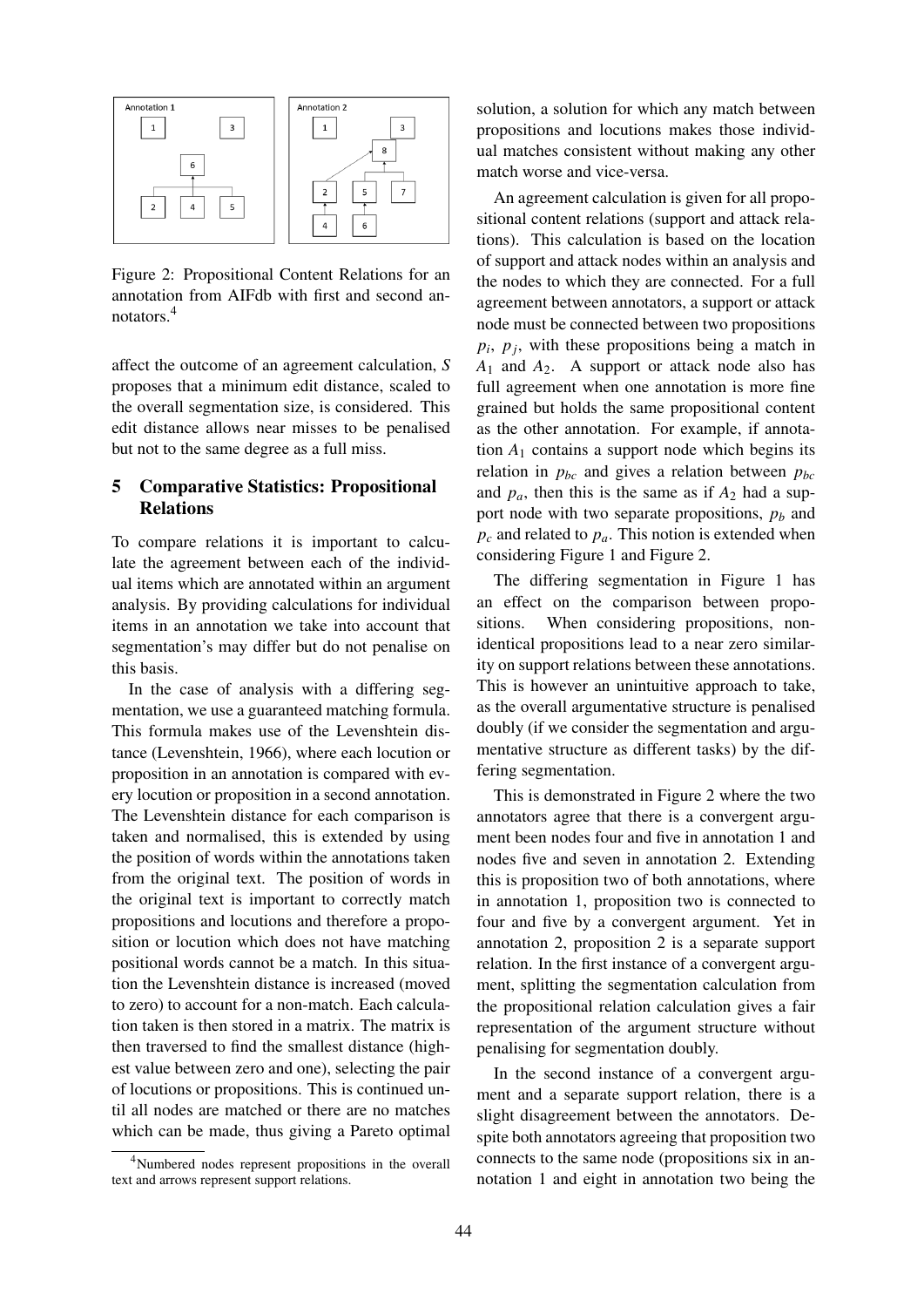

Figure 3: Full AIF IAT diagram for the annotation from the first annotator.

same node) a disagreement is shown because of the connection type if we consider Cohen's kappa or *F*1 score purely. Two options are available when calculating the similarity for this situation, either a similarity of zero is given or two separate calculations could be used with agreement on a premise conclusion basis but no agreement on the type of argument, thus giving a penalty.

To provide a confusion matrix all the possible node pairs to which a propositional content relation could be connected have to be considered. Any node pairs which both annotators have not connected are then counted and all nodes which are matched are counted, giving the observed agreement. All node pairs which the annotators do not agree upon are also counted.

### 6 Comparative Statistics: Dialogical Relations

Dialogical relations consider only the dialogue of an argument with the intentions of the speaker noted. A differing segmentation in various analysis can lead to low kappa or *F*1 scores. By splitting dialogical relations into a separate calculation it removes the double penalty assigned by segmentation. When comparing dialogical relations again we use the Levenshtein distance as described in Section 5.

A calculation is provided for illocutionary connections (YA) anchored in TAs or in Locutions. This calculation involves multiple categories, meaning a multiple category confusion matrix, due to the large number of possible YA-node types which can be chosen by annotators. An agreement is observed when both annotators select the same illocutionary connections. When  $A_1$  contains a YA-node which is anchored in  $l_i$  and when  $A_2$  contains the same YA anchored in  $l_i$ , then an agreement is observed. This also holds for TA's. The overall calculation then involves a confusion matrix where all disagreements are observed when YA nodes do not match. If we consider Figures 3 and 4 we can see between both annotations that there are a difference of four YA nodes.

A second calculation for YA-nodes, checking the agreement on the propositional content nodes in which they anchor and to where they are anchored (locution or TA), is also given. This calculation involves a multiple category confusion matrix. An example of when agreement is observed is when  $A_1$  contains  $p_j$  anchored in a YA and the YA anchored in  $l_i$  and in  $A_2$  the same structure with *p<sup>j</sup>* and *l<sup>i</sup>* is observed with the same YA node. The multi-category confusion matrix is calculated with disagreements observed when propositions and locutions do not match. When considering Figures 3 and 4 we see an example of agreement between the annotators on propositions 1, 2 and 3. Proposition 4, in Figure 3 and proposition 5, in Figure 4 also match and the same for proposition 5, in Figure 3 and proposition 7, in Figure 4. Disagreements are then observed with propositions 4 and 6 in Figure 4.

Three separate calculations are also given for TA-nodes. The first concerns the position of a TA node within locutions. Agreement is observed when  $A_1$  contains a TA which is anchored in  $l_i$  and anchors  $l_j$  and  $A_2$  contains the same TA anchored in  $l_i$  and anchoring  $l_j$ . For the final calculation all possible locution pairs are considered to give values for agreements on TA placement, agreements on non-TA placement and disagreements on TA placement. In the examples Figures 3 and 4 there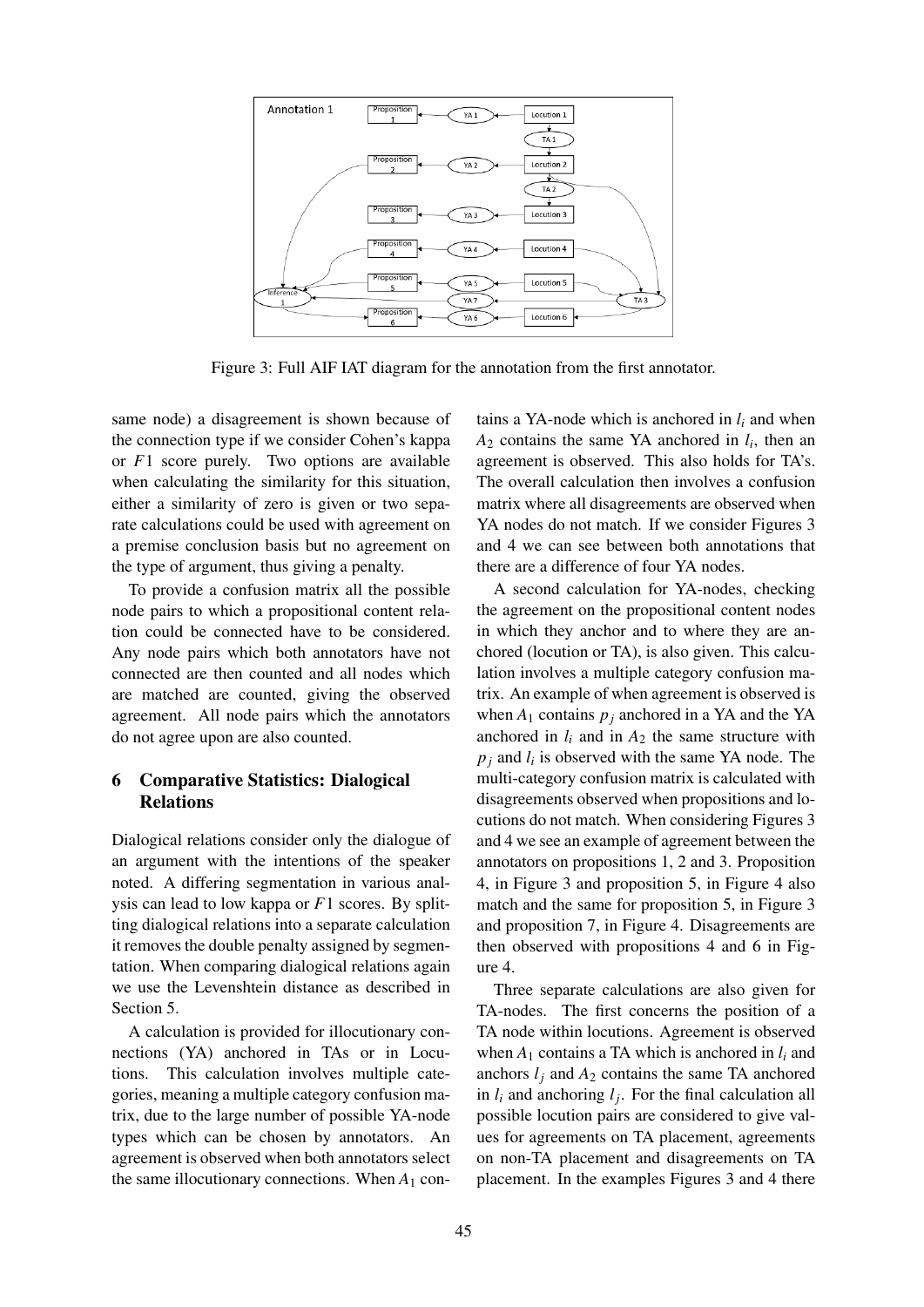

Figure 4: Full AIF IAT diagram for the annotation from the second annotator. Differences from Figure 3 are highlighted.

is a agreement between the annotators on TA 1, 2 and TA 3 in Figure 3 and TA 6, in Figure 4. A second calculation is then given for pairs of propositional content nodes and TA-nodes. When  $p_j$  is anchored in  $ta_i$  for  $A_1$  and the same structure is observed in *A*<sup>2</sup> for the same propositional content node then there is agreement between the annotators. The overall confusion matrix is calculated by considering all pairs of TA-nodes and propositions and all disagreements between annotators. A third and final calculation is given for TA-nodes anchoring propositional content relations. For *A*<sup>1</sup> if *ra<sup>i</sup>* is anchored finally in  $ta_i$  and  $ra_j$  is anchored finally in *ra<sup>j</sup>* , in *A*<sup>2</sup> then agreement is observed. The overall confusion matrix is calculated by considering all possible pairs of TA's and propositional content relations. In Figures 3 and 4 agreement is observed only on inference 1 in Figure 3 and inference 4 in Figure 4. This provides a small penalty between the annotations for the added inference 2 in Figure 4, where earlier in Section 5 no penalty was given.

#### 7 Aggregating into the CASS technique

Sections 4, 5 and 6 provide calculations for segmentation, propositional content relations and dialogical content relations. We have defined CASS which incorporates all of these calculation figures to provide a single figure for the agreement between annotators or a manual analysis and an automatic one, using both propositional content relations and dialogical content relations.

$$
M = \frac{\sum P + \sum D}{n}
$$
 (1) 
$$
CASS = 2\frac{M*S}{M+S}
$$
 (2)

In equation 1 the arithmetic mean, *M*, is the the sum of all propositional content calculations, *P*, plus the sum of all dialogical content calculations, *D*, over the total number of calculations made, *n*. We use this figure along with the segmentation similarity score to perform the harmonic mean and provide an overall agreement figure normalised and taking into account any penalties for segmentation errors. Equation 2 gives the CASS technique as the arithmetic mean, *M*, combined with the segmentation similarity, *S*.

The CASS technique allows for any consistent combination of scores to be used as either the propositional content calculations or dialogical calculations. That is to say that the CASS technique is not solely dependent on Cohen's kappa, or *F*1 score and can instead be substituted for any other overall measure. For the purpose of this example we will use the Cohen's kappa metric, as both annotations were annotated manually. We also use the *S* statistic for segmentation similarity as it handles the errors in  $P_k$  and WindowDiff statistics more effectively.

We sum both kappa scores giving an arithmetic mean, M, of 0.43. The *S* score, 0.95, is then combined with M in equation 2 to give an overall CASS of 0.59. scores this gives a fair representation of the overall agreement between the two annotators. In Table 1 the CASS technique is compared with Cohen's kappa and *F*1 score, where both scores do not take into account the slight difference in argument structure and therefore penalise this.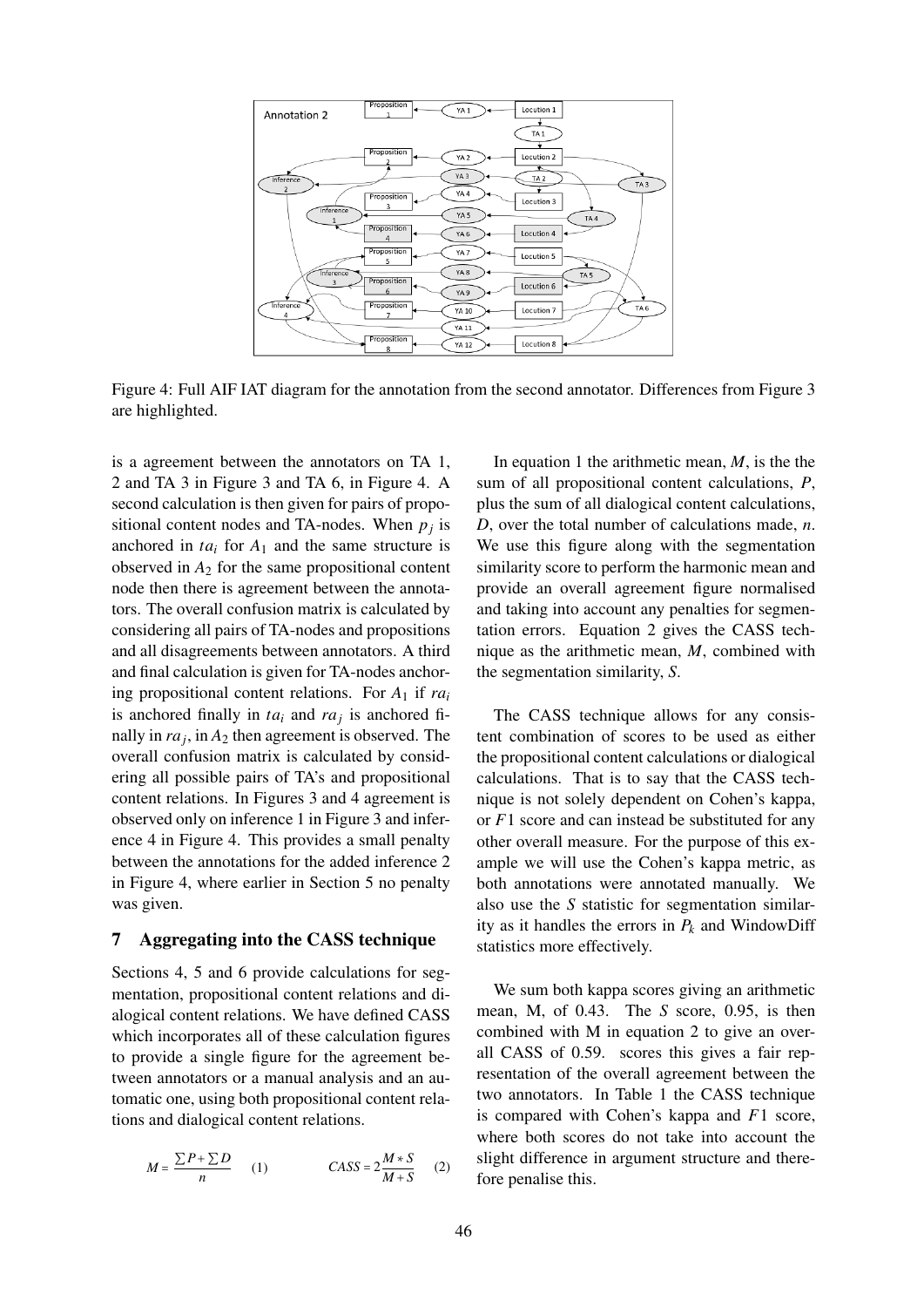| Method           | <b>Overall Score</b> |
|------------------|----------------------|
| Cohen's $\kappa$ | 0.44                 |
| $CASS-\kappa$    | 0.59                 |
| $F1$ score       | 0.66                 |
| $CASS-F1$        | በ 74                 |

Table 1: Scores are provided for Cohen's kappa and *F*1 score, for both segmentation and structure, and CASS with *S* for segmentation and both kappa and *F*1 for structure.

| <b>Argument Analytics</b>                         | Argument Analytics by ARG-tech |         |
|---------------------------------------------------|--------------------------------|---------|
| CASS                                              |                                |         |
| Measure                                           | Score                          |         |
| Kappa and S                                       | 0.59                           |         |
| F1 and S                                          | 0.74                           |         |
| Balanced Accuracy and S                           | 0.77                           |         |
| Informedness and S.                               | 0.63                           |         |
| Accuracy and S                                    | <b>O.BS</b>                    |         |
| Segmentation<br>Measure                           |                                | Score   |
| Pk                                                |                                | $0.8 -$ |
| WinDiff                                           |                                | 0.5     |
| s                                                 |                                | 0.95    |
| <b>Propositional Content Relations</b><br>Measure |                                | Score   |
| Kappa                                             |                                | 0.47    |
| Pencicina                                         |                                | O.S.    |
| Recall                                            |                                | 3.0     |
| F1                                                |                                | 0.67    |
| Sensitivity                                       |                                | 10      |
| Specificity                                       |                                | 0.94    |
| Balanced Accuracy                                 |                                | 0.97    |
|                                                   |                                |         |
|                                                   |                                | 0.04    |
| Informedness<br>FPR                               |                                | 0.06    |
| FNR                                               |                                | 0.O     |

Figure 5: Screenshot of the comparative statistics module within Argument Analytics.

# 7.1 Extending Relation Comparisons

The CASS technique and comparative statistics module caters for the creation of confusion matrices for each calculation, allowing for the adaption of the overall results. This allows kappa, accuracy, precision, recall and *F*1 score all to be calculated, but, other metrics can also be considered for evaluating automatic analyses when using the CASS technique. Balanced accuracy (Brodersen et al., 2010), allows the evaluation of imbalanced datasets. When one class is much larger than the other Balanced Accuracy takes this into account and lowers the score appropriately. Informedness (Powers, 2011), gives the probability that an automatic system is making an informed decision when performing classification. A select set of metrics are part of the comparative statistics module, although, no metric is ruled out from this, allowing any metric employing a confusion matrix to use the CASS technique.

# 7.2 Deployment

Comparative statistics (see Figure 5) is part of the Argument Analytics suite which is to be publicly accessible at http://analytics.arg.tech/. It provides a suite of techniques for analysing sets of AIF data, with components ranging from the detailed statistics required for discourse analysis or argument mining, to graphic visual representations, offering insights in a way that is accessible to a general audience. Modules are available for: viewing simple statistical data, which provides both an overview of the argument structure and frequencies of patterns such as argumentation schemes; dialogical data highlighting the behaviour of participants of the dialogue; and realtime data allowing for the graphical representation of a developing over time argument structure.

# 8 Conclusions

Despite the widespread use of Cohen's kappa and *F*1 score in reporting agreement and performance, they present two key problems when applied to argument mining. First, they do not effectively handle errors of segmentation (or unitization); and second, they are not sensitive to the variety of structural facets of argumentation. These two problems lead to kappa and *F*1 underestimating performance or agreement of argument annotation.

The CASS technique allows for the integration of results for segmentation with those for structural annotation yielding coherent confusion matrices from which new CASS-κ and CASS-*F*1 scores can be derived. CASS is straightforward to implement, and we have shown that it can be included in web-based analytics for quickly calculating agreement or performance between online datasets. CASS offers an opportunity for increasing coherence within the community, aiding it to emulate the academic success of other subfields of computational linguistics such as summarization; and its subsequent deployment offers a simple way of applying it to future community efforts such as shared tasks and competitions.

# Acknowledgments

We would like to acknowledge that the work reported in this paper has been supported in part by EPSRC in the UK under grants EP/M506497/1, EP/N014871/1 and EP/K037293/1.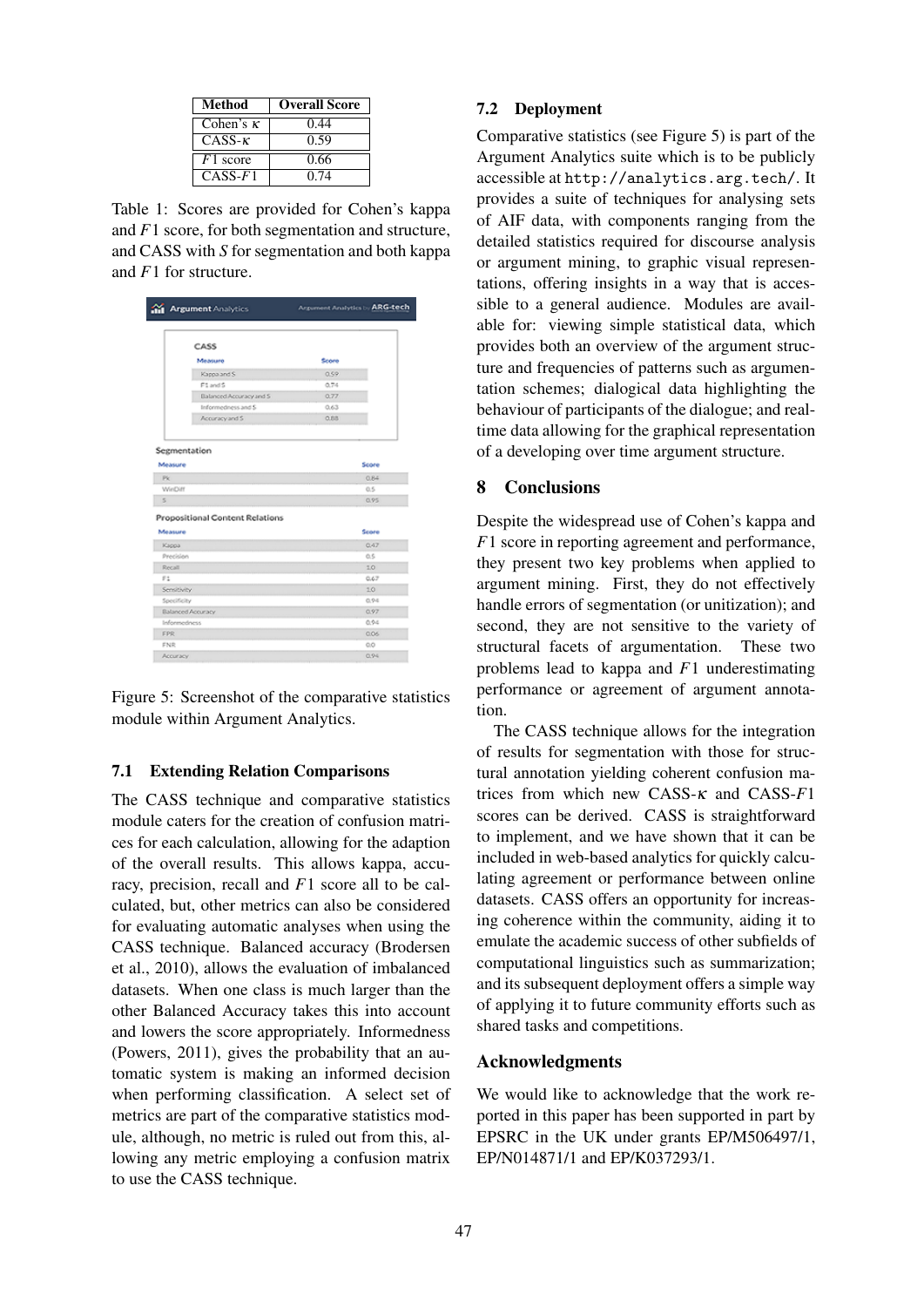#### References

- Stergos Afantenos, Nicholas Asher, Farah Benamara, Myriam Bras, Cécile Fabre, Lydia-Mai Ho-Dac, Anne Le Draoulec, Philippe Muller, Marie-Paule Péry-Woodley, Laurent Prévot, et al. 2012. An empirical resource for discovering cognitive principles of discourse organisation: the annodis corpus. In *Proceedings of the Eight International Conference on Language Resources and Evaluation (LREC'12)*. European Language Resources Association (ELRA).
- Ron Artstein and Massimo Poesio. 2008. Inter-coder agreement for computational linguistics. *Computational Linguistics*, 34(4):555–596.
- Doug Beeferman, Adam Berger, and John Lafferty. 1999. Statistical models for text segmentation. *Machine learning*, 34(1-3):177–210.
- Yonatan Bilu, Daniel Hershcovich, and Noam Slonim. 2015. Automatic claim negation: Why, how and when. In *Proceedings of the Second Workshop on Argumentation Mining. Association for Computational Linguistics*, pages 84–93.
- K. H. Brodersen, C. S. Ong, K. E. Stephan, and J. M. Buhmann. 2010. The balanced accuracy and its posterior distribution. In *Pattern Recognition (ICPR), 2010 20th International Conference on*, pages 3121–3124.
- Lucas Carstens and Francesca Toni. 2015. Towards relation based argumentation mining. In *Proceedings of the Second Workshop on Argumentation Mining. Association for Computational Linguistics*, pages 29–34.
- Carlos Chesñevar, Sanjay Modgil, Iyad Rahwan, Chris Reed, Guillermo Simari, Matthew South, Gerard Vreeswijk, Steven Willmott, et al. 2006. Towards an Argument Interchange Format. *The Knowledge Engineering Review*, 21(04):293–316.
- Jacob Cohen. 1960. A coefficient of agreement for nominal scales. *Educational and Psychological Measurement*, 20(1):37–46.
- Chris Fournier and Diana Inkpen. 2012. Segmentation similarity and agreement. In *Proceedings of the 2012 Conference of the North American Chapter of the Association for Computational Linguistics: Human Language Technologies*, pages 152–161. Association for Computational Linguistics.
- James B Freeman. 2011. *Argument Structure: Representation and Theory*. Springer.
- Nancy L Green. 2015. Identifying argumentation schemes in genetics research articles. In *Proceedings of the Second Workshop on Argumentation Mining. Association for Computational Linguistics*, pages 12–21.
- Ivan Habernal and Iryna Gurevych. 2016. Argumentation mining in user-generated web discourse. *Computational Linguistics*.
- Mathilde Janier, John Lawrence, and Chris Reed. 2014. OVA+: An argument analysis interface. In S. Parsons, N. Oren, C. Reed, and F. Cerutti, editors, *Proceedings of the Fifth International Conference on Computational Models of Argument (COMMA 2014)*, pages 463–464, Pitlochry. IOS Press.
- Johannes Kiesel, Khalid Al-Khatib, Matthias Hagen, and Benno Stein. 2015. A shared task on argumentation mining in newspaper editorials. In *Proceedings of the Second Workshop on Argumentation Mining. Association for Computational Linguistics*, pages 35–38.
- Christian Kirschner, Judith Eckle-Kohler, and Iryna Gurevych. 2015. Linking the thoughts: Analysis of argumentation structures in scientific publications. In *Proceedings of the Second Workshop on Argumentation Mining. Association for Computational Linguistics*, pages 1–11.
- Klaus Krippendorff. 2007. Computing Krippendorff's alpha reliability. *Departmental papers (ASC)*, page 43.
- John Lawrence and Chris Reed. 2015. Combining argument mining techniques. In *Proceedings of the Second Workshop on Argumentation Mining. Association for Computational Linguistics*, pages 127– 136.
- John Lawrence, Floris Bex, Chris Reed, and Mark Snaith. 2012. AIFdb: Infrastructure for the Argument Web. In *Proceedings of the Fourth International Conference on Computational Models of Argument (COMMA 2012)*, pages 515–516.
- V. I. Levenshtein. 1966. Binary Codes Capable of Correcting Deletions, Insertions and Reversals. *Soviet Physics Doklady*, 10:707.
- Chin-Yew Lin. 2004. Rouge: A package for automatic evaluation of summaries. In *Text summarization branches out: Proceedings of the ACL-04 workshop*, volume 8.
- Marie-Francine Moens. 2013. Argumentation mining: Where are we now, where do we want to be and how do we get there? In *FIRE '13 Proceedings of the 5th 2013 Forum on Information Retrieval Evaluation*.
- Huy V Nguyen and Diane J Litman. 2015. Extracting argument and domain words for identifying argument components in texts. In *Proceedings of the Second Workshop on Argumentation Mining. Association for Computational Linguistics*, pages 22–28.
- Shereen Oraby, Lena Reed, Ryan Compton, Ellen Riloff, Marilyn Walker, and Steve Whittaker. 2015. And that's a fact: Distinguishing factual and emotional argumentation in online dialogue. In *Proceedings of the Second Workshop on Argumentation*